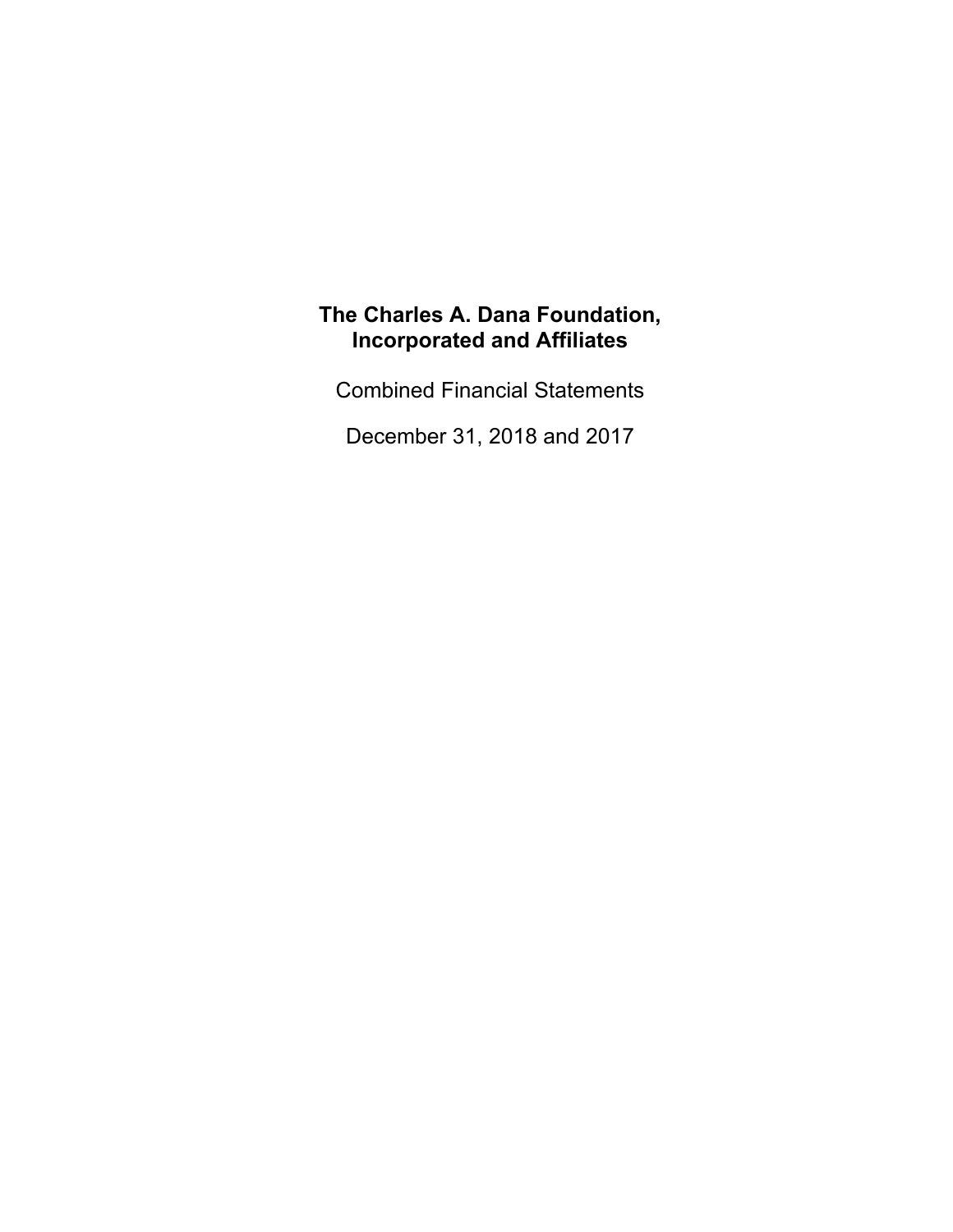

#### **Independent Auditors' Report**

#### **The Board of Directors The Charles A. Dana Foundation, Incorporated**

We have audited the accompanying combined financial statements of The Charles A. Dana Foundation, Incorporated and Affiliates (the "Foundation"), which comprise the combined statements of financial position as of December 31, 2018 and 2017, and the related combined statements of activities and cash flows for the years then ended, and the related notes to the combined financial statements.

#### *Management's Responsibility for the Financial Statements*

Management is responsible for the preparation and fair presentation of these combined financial statements in accordance with accounting principles generally accepted in the United States of America; this includes the design, implementation, and maintenance of internal control relevant to the preparation and fair presentation of combined financial statements that are free from material misstatement, whether due to fraud or error.

#### *Auditors' Responsibility*

Our responsibility is to express an opinion on these combined financial statements based on our audits. We conducted our audits in accordance with auditing standards generally accepted in the United States of America. Those standards require that we plan and perform the audit to obtain reasonable assurance about whether the combined financial statements are free of material misstatement.

An audit involves performing procedures to obtain audit evidence about the amounts and disclosures in the combined financial statements. The procedures selected depend on the auditors' judgment, including the assessment of the risks of material misstatement of the combined financial statements, whether due to fraud or error. In making those risk assessments, the auditor considers internal control relevant to the entity's preparation and fair presentation of the combined financial statements in order to design audit procedures that are appropriate in the circumstances, but not for the purpose of expressing an opinion on the effectiveness of the entity's internal control. Accordingly, we express no such opinion. An audit also includes evaluating the appropriateness of accounting policies used and the reasonableness of significant accounting estimates made by management, as well as evaluating the overall presentation of the combined financial statements.

We believe that the audit evidence we have obtained is sufficient and appropriate to provide a basis for our audit opinion.

PKF O'CONNOR DAVIES, LLP 665 Fifth Avenue, New York, NY 10022 I Tel: 212.867.8000 or 212.286.2600 I Fax: 212.286.4080 I www.pkfod.com

PKF O'Connor Davies, LLP is a member firm of the PKF International Limited network of legally independent firms and does not accept any responsibility or liability for the actions or inactions on the part of any other individual member firm or firms.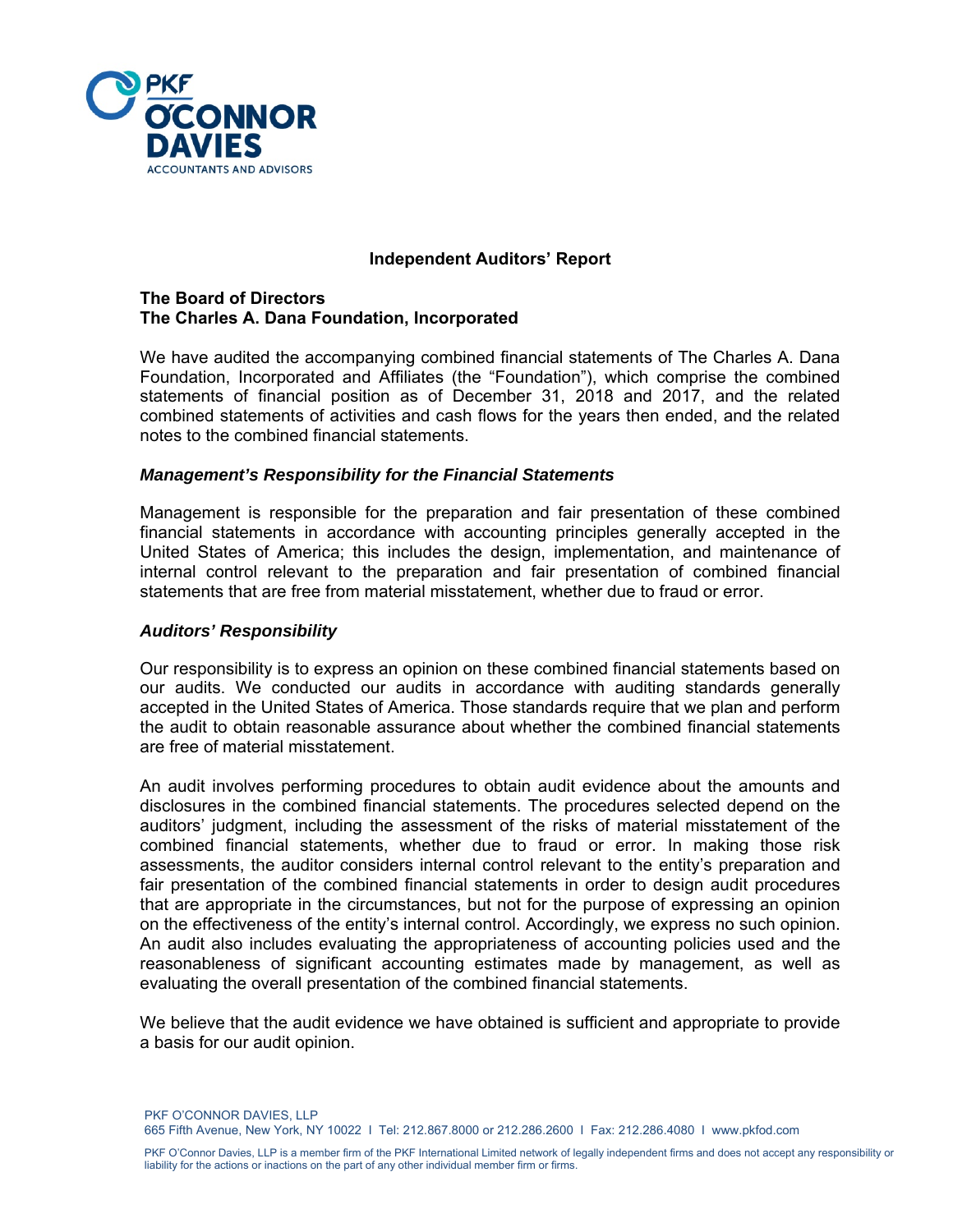#### **The Board of Directors The Charles A. Dana Foundation, Incorporated**  Page 2

## *Opinion*

In our opinion, the combined financial statements referred to above present fairly, in all material respects, the combined financial position of The Charles A. Dana Foundation, Incorporated and Affiliates as of December 31, 2018 and 2017, and the combined changes in their net assets and their cash flows for the years then ended in accordance with accounting principles generally accepted in the United States of America.

## *Change in Accounting Principle*

As discussed in Note 2 to the financial statements, during the year ended December 31, 2018 The Charles A. Dana Foundation, Incorporated and Affiliates adopted new accounting guidance resulting in a change in the manner in which they present net assets and reports certain aspects of their combined financial statements. Our opinion is not modified with respect to this matter.

PKF O'Connor Davies, LLP

June 13, 2019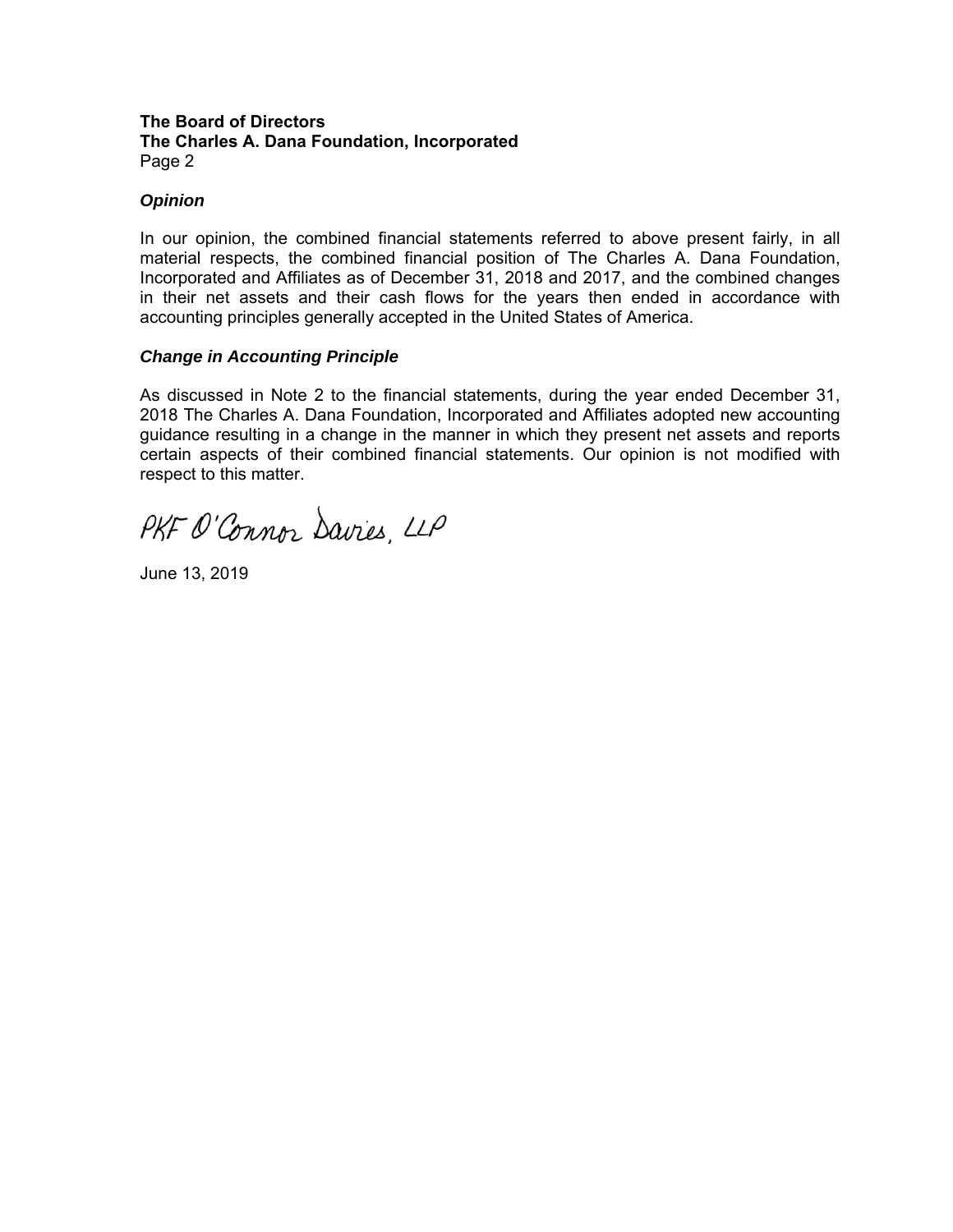## Combined Statements of Financial Position

|                                                                                 | December 31       |                   |
|---------------------------------------------------------------------------------|-------------------|-------------------|
|                                                                                 | 2018              | 2017              |
| <b>ASSETS</b>                                                                   |                   |                   |
| Cash and cash equivalents                                                       | \$<br>9,695,037   | \$<br>18,154,426  |
| Accounts and interest receivable                                                | 5,692             | 8,172             |
| Prepaid federal excise and federal and state<br>unrelated business income taxes |                   | 149,469           |
| Investments                                                                     | 201,368,827       | 220,247,531       |
| Prepaid expenses                                                                | 129,591           | 130,113           |
| Security deposits                                                               | 130,405           | 130,405           |
| Leasehold improvements, net of<br>accumulated amortization of \$313,986         |                   |                   |
| and \$274,112 for 2018 and 2017                                                 | 96,452            | 136,326           |
|                                                                                 |                   |                   |
|                                                                                 | \$211,426,004     | 238,956,442<br>\$ |
| <b>LIABILITIES AND NET ASSETS</b><br>Liabilities                                |                   |                   |
| Accounts payable and accrued expenses                                           | \$<br>356,589     | \$<br>442,404     |
| Unpaid grant awards                                                             | 4,125,000         | 4,977,625         |
| Federal excise tax and federal and state                                        |                   |                   |
| unrelated business income taxes payable                                         | 284,000           |                   |
| Deferred federal excise tax                                                     | 400,000           | 1,100,000         |
| Other deferred liabilities                                                      | 166,446           | 235,868           |
| Postretirement benefit obligation                                               | 3,945,818         | 4,039,570         |
| <b>Total Liabilities</b>                                                        | 9,277,853         | 10,795,467        |
| Net assets, without donor restrictions                                          | 202,148,151       | 228,160,975       |
|                                                                                 | 211,426,004<br>\$ | 238,956,442       |

See notes to combined financial statements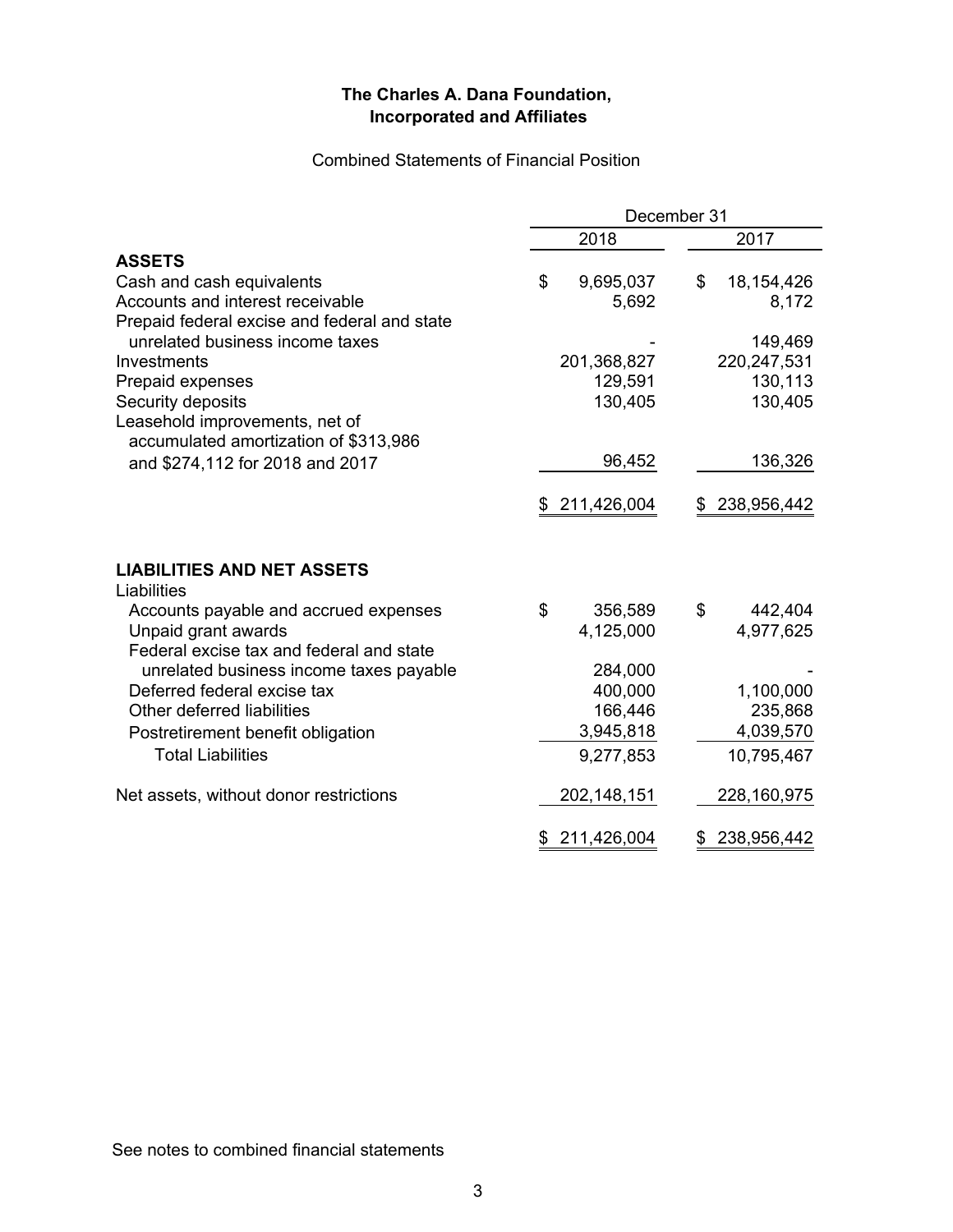## Combined Statements of Activities

|                                                       | <b>Year Ended</b> |               |  |
|-------------------------------------------------------|-------------------|---------------|--|
|                                                       | December 31       |               |  |
|                                                       | 2018              | 2017          |  |
| <b>INCOME</b>                                         |                   |               |  |
| <b>Investment Return</b>                              |                   |               |  |
| Dividends and interest                                | \$<br>967,090     | \$<br>500,929 |  |
| Net income from partnership interests                 | 17,740,559        | 9,831,090     |  |
| Net realized gain (loss) from sales and redemptions   |                   |               |  |
| of securities and limited partnership interests       | 1,844,087         | (646, 229)    |  |
| Unrealized (depreciation) appreciation of investments | (32, 936, 557)    | 22,426,748    |  |
|                                                       | (12, 384, 821)    | 32,112,538    |  |
| Less investment expenses                              | 672,428           | 560,853       |  |
| <b>Investment Return</b>                              | (13,057,249)      | 31,551,685    |  |
| Other income                                          | 10,052            | 26,090        |  |
| <b>Total Income</b>                                   | (13,047,197)      | 31,577,775    |  |
| <b>EXPENSES</b>                                       |                   |               |  |
| <b>Grant awards</b>                                   | 5,077,150         | 6,031,922     |  |
| Direct charitable activities                          | 6,407,453         | 5,816,932     |  |
| Operations and governance                             | 2,052,468         | 2,415,989     |  |
| Federal excise and unrelated business tax provision   | 484,143           | 110,407       |  |
| Deferred federal excise tax (benefit) provision       | (700,000)         | 500,000       |  |
| <b>Total Expenses</b>                                 | 13,321,214        | 14,875,250    |  |
| Change in Net Assets Before                           |                   |               |  |
| <b>Postretirement Benefit Obligation Adjustment</b>   | (26, 368, 411)    | 16,702,525    |  |
| Postretirement benefit obligation adjustment          | 355,587           | 81,321        |  |
| Change in Net Assets                                  | (26, 012, 824)    | 16,783,846    |  |
| <b>NET ASSETS WITHOUT DONOR RESTRICTIONS</b>          |                   |               |  |
| Beginning of year                                     | 228,160,975       | 211,377,129   |  |
| End of year                                           | \$202,148,151     | \$228,160,975 |  |

See notes to combined financial statements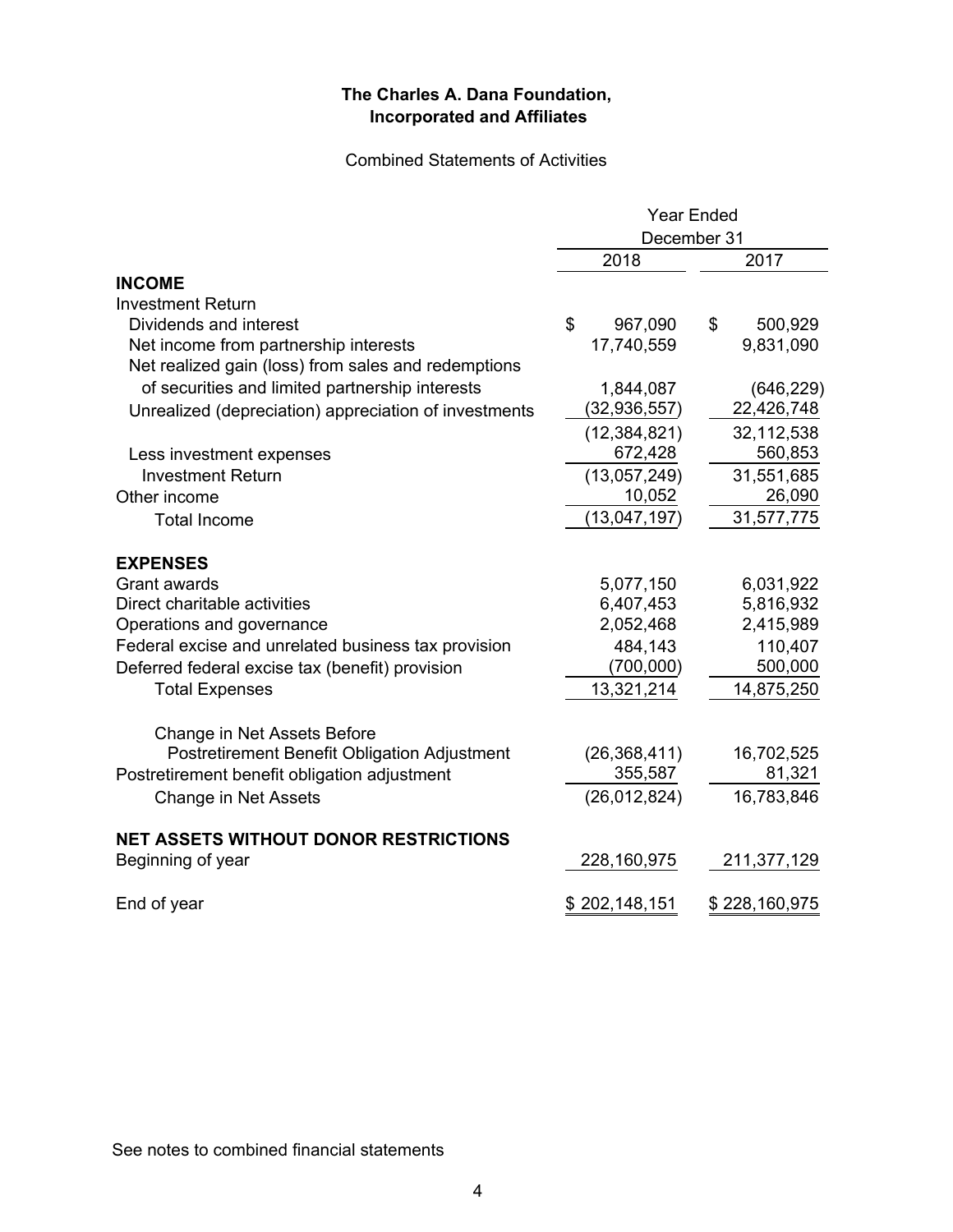Combined Statements of Cash Flows

|                                                        | <b>Year Ended December 31</b> |                    |
|--------------------------------------------------------|-------------------------------|--------------------|
|                                                        | 2018                          | 2017               |
| <b>CASH FLOWS FROM OPERATING ACTIVITIES</b>            |                               |                    |
| Change in net assets                                   | \$ (26,012,824)               | 16,783,846<br>\$   |
| Adjustments to reconcile change in net assets          |                               |                    |
| to net cash from operating activities                  |                               |                    |
| Amortization                                           | 39,874                        | 39,874             |
| Net realized and unrealized loss (gain) on investments | 31,092,470                    | (21,780,519)       |
| Postretirement benefit obligation adjustment           | (355, 587)                    | (81, 321)          |
| Deferred federal excise tax                            | (700,000)                     | 500,000            |
| Net changes in operating assets and liabilities        |                               |                    |
| Accounts and interest receivable                       | 2,480                         | (910)              |
| Prepaid federal excise tax and federal and state       |                               |                    |
| unrelated business income taxes                        | 149,469                       | 67,832             |
| Prepaid expenses                                       | 522                           | (7,801)            |
| Accounts payable and accrued expenses                  | (85, 815)                     | 37,195             |
| Unpaid grant awards                                    | (852, 625)                    | 49,375             |
| Federal excise tax and federal and state               |                               |                    |
| unrelated business income taxes payable                | 284,000                       |                    |
| Other deferred liabilities                             | (69, 422)                     | (69, 422)          |
| Postretirement benefit obligation                      | 261,835                       | 337,254            |
| Net Cash From Operating Activities                     | 3,754,377                     | (4, 124, 597)      |
| <b>CASH FLOWS FROM INVESTING ACTIVITIES</b>            |                               |                    |
| Purchase of investments                                | (45, 415, 482)                | (13, 481, 275)     |
| Proceeds from sale of investments                      | 33,201,716                    | 22,718,178         |
| Net Cash From Investing Activities                     | (12, 213, 766)                | 9,236,903          |
| Net Change in Cash and Cash Equivalents                | (8,459,389)                   | 5,112,306          |
| <b>CASH AND CASH EQUIVALENTS</b>                       |                               |                    |
| Beginning of year                                      | 18, 154, 426                  | 13,042,120         |
|                                                        |                               |                    |
| End of year                                            | \$<br>9,695,037               | 18, 154, 426<br>\$ |
| <b>SUPPLEMENTAL CASH FLOW INFORMATION</b>              |                               |                    |
| Federal excise and unrelated business                  |                               |                    |
| income taxes paid                                      | \$<br>164,000                 | \$<br>100,000      |

See notes to combined financial statements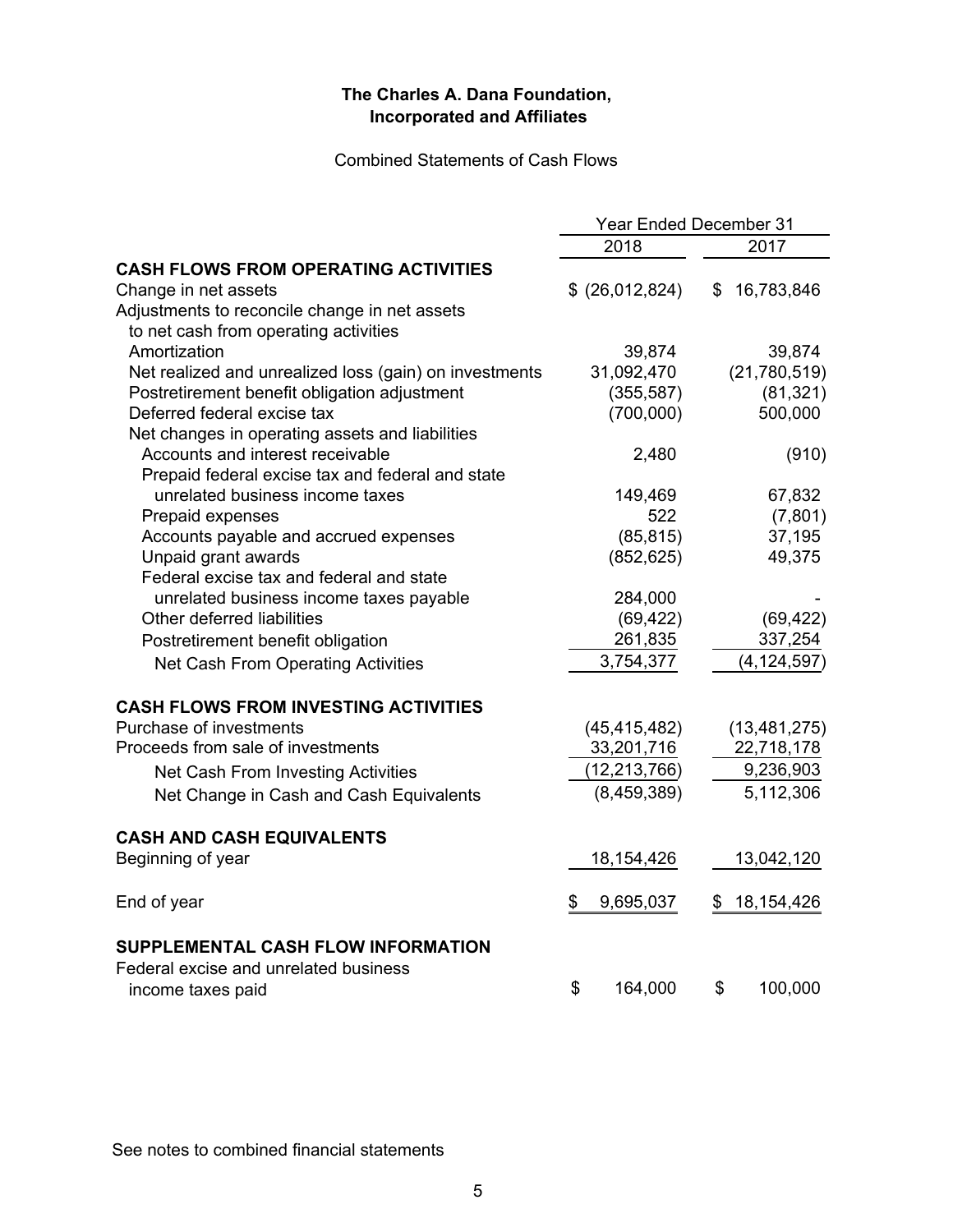Notes to Combined Financial Statements December 31, 2018 and 2017

## **1. Organization**

The Charles A. Dana Foundation, Incorporated ("Dana") is a private philanthropic organization chartered in 1950 with a particular interest in neuroscience. Dana is a nonprofit organization exempt from Federal income taxes under the provisions of Section  $501(c)(3)$  of the Internal Revenue Code (the "Code"), and is a private foundation as defined in Section 509(a) of the Code.

Dana Publications LLC ("Publications") was organized in 2006 as a wholly-owned subsidiary of Dana to support the charitable activities of Dana.

The Dana Alliance for Brain Initiatives, Inc. (the "Alliance") is a private philanthropic organization chartered in 1993. The principal purposes of the Alliance are to educate and inform the general public and interested professionals regarding advancement in research on the human brain, development of new effective treatments for brain diseases and the critical need for such research and development to be vigorously pursued and supported. The Alliance is a nonprofit organization exempt from Federal income taxes under the provisions of Section 501(c)(3) of the Code, and is a private foundation as defined in Section 509(a) of the Code.

European Dana Alliance for the Brain, LLC ("EDAB"), a wholly-owned subsidiary of the Alliance, was formed for the purpose of increasing public awareness in Europe of the latest developments in neuroscience.

#### **2. Summary of Significant Accounting Policies**

#### *Principles of Combination*

The accompanying combined financial statements include the accounts of Dana and the Alliance. These combined entities have common Boards and share the same mission and are referred to collectively as the "Foundation", unless otherwise specifically referred to. All intercompany balances and transactions have been eliminated when combined.

#### *Basis of Presentation and Use of Estimates*

The accompanying combined financial statements have been prepared in accordance with accounting principles generally accepted in the United States of America ("U.S. GAAP"), which requires management to make estimates and assumptions that affect the reported amounts of assets and liabilities and disclosure of contingent assets and liabilities at the date of the financial statements and the reported amounts of revenues and expenses during the reporting period. Accordingly, actual results could differ from those estimates.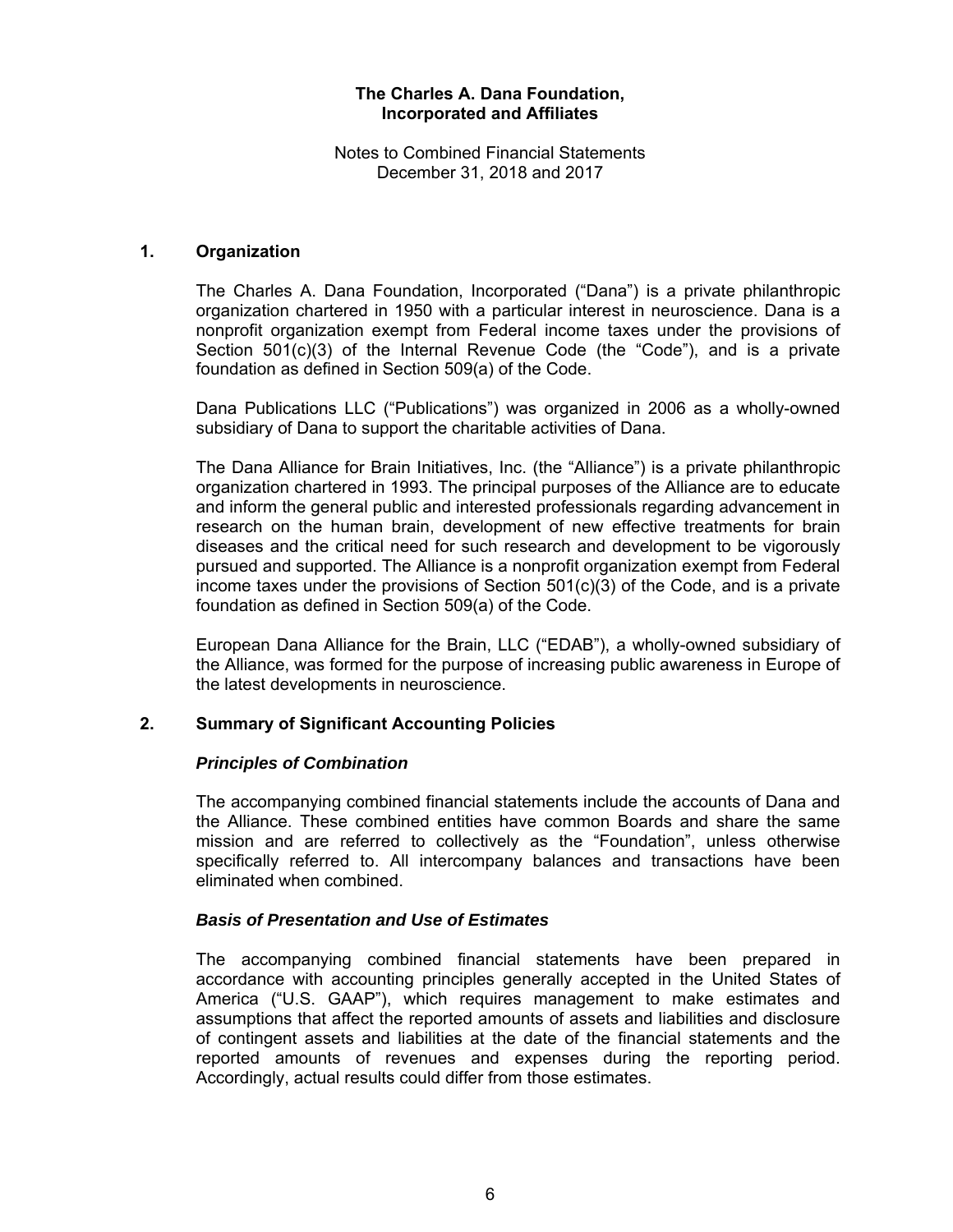Notes to Combined Financial Statements December 31, 2018 and 2017

## **2. Summary of Significant Accounting Policies** *(continued)*

### *Change in Accounting Principle*

On January 1, 2018, the Foundation adopted new guidance regarding the Presentation of Financial Statements for Not-for-Profit Entities. This guidance requires the Foundation to collapse the three-category (unrestricted, temporarily restricted, and permanently restricted) classification of net assets into two categories: with donor restrictions and without donor restrictions. In addition, the new guidance requires the Foundation to make certain expanded disclosures relating to (1) the liquidity of financial assets, and (2) expenses by both their natural and functional classification in one location in the financial statements.

## *Cash and Cash Equivalents*

Cash and cash equivalents represent short-term investments with maturities at the time of purchase of three months or less. At times, cash balances may be in excess of FDIC insurance limit.

#### *Fair Value Measurements*

The Foundation follows U.S. GAAP guidance on Fair Value Measurements which defines fair value and establishes a fair value hierarchy organized into three levels based upon the input assumptions used in pricing assets. Level 1 inputs have the highest reliability and are related to assets with unadjusted quoted prices in active markets. Level 2 inputs relate to assets with other than quoted prices in active markets which may include quoted prices for similar assets or liabilities or other inputs which can be corroborated by observable market data. Level 3 inputs are unobservable inputs and are used to the extent that observable inputs do not exist.

Pursuant to U.S. GAAP, alternative investments where fair value is measured using the Net Asset Value ("NAV") per share as a practical expedient are not categorized with the fair value hierarchy.

#### *Investments Valuation*

Investments, other than cash, are carried at fair value. The fair value of alternative investments has been estimated using NAV as reported by the management of the respective alternative investment fund. U.S. GAAP guidance provides for the use of NAV as a "Practical Expedient" for estimating fair value of alternative investments. NAV reported by each alternative investment fund is used as a practical expedient to estimate the fair value of the Foundation's interest therein.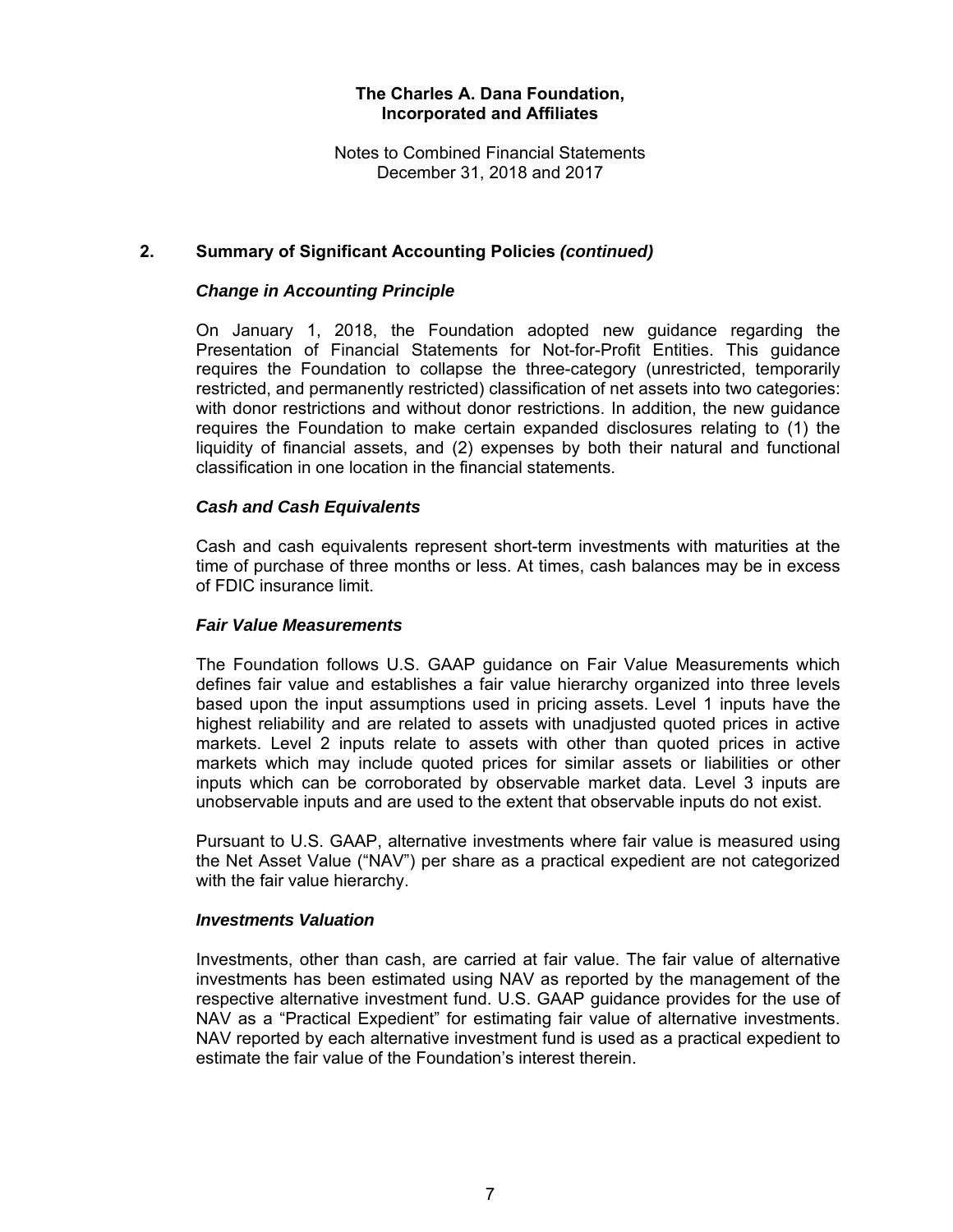Notes to Combined Financial Statements December 31, 2018 and 2017

## **2. Summary of Significant Accounting Policies** *(continued)*

#### *Investment Income Recognition*

Purchases and sales of securities are recorded on a trade-date basis. Interest income is recorded on the accrual basis and dividends are recorded on the exdividend date. Realized gains and losses on the sale of investments are computed on the specific identification basis. Realized and unrealized gains and losses are included in the determination of the change in net assets.

#### *Investment Expenses*

Investment expenses on the combined statements of activities consist of fees paid directly to the Foundation's investment advisor.

#### *Investments Risks and Uncertainties*

Alternative investments consist of non-traditional, not readily marketable investments, some of which may be structured as offshore limited partnerships, venture capital funds, hedge funds, private equity funds and common trust funds. The underlying investments of such funds, whether invested in stock or other securities, are generally not currently traded in a public market and typically are subject to restrictions on resale. Values determined by investment managers and general partners of underlying securities that are thinly traded or not traded in an active market may be based on historical cost, appraisals, a review of the investees' financial results, financial condition and prospects, together with comparisons to similar companies for which quoted market prices are available or other estimates that require varying degrees of judgment.

Because of the inherent uncertainty of valuations, the estimated fair values may differ significantly from the values that would have been used had a ready market for such investments existed or had such investments been liquidated, and those differences could be material.

#### *Leasehold Improvements*

Leasehold improvements are stated at cost and amortized over the term of the office lease. Furniture, fixtures and equipment purchased during the course of normal business activities are charged to operations when purchased, as these amounts are not significant.

#### *Grant Expense*

The Foundation recognizes grant expense upon award of the grant.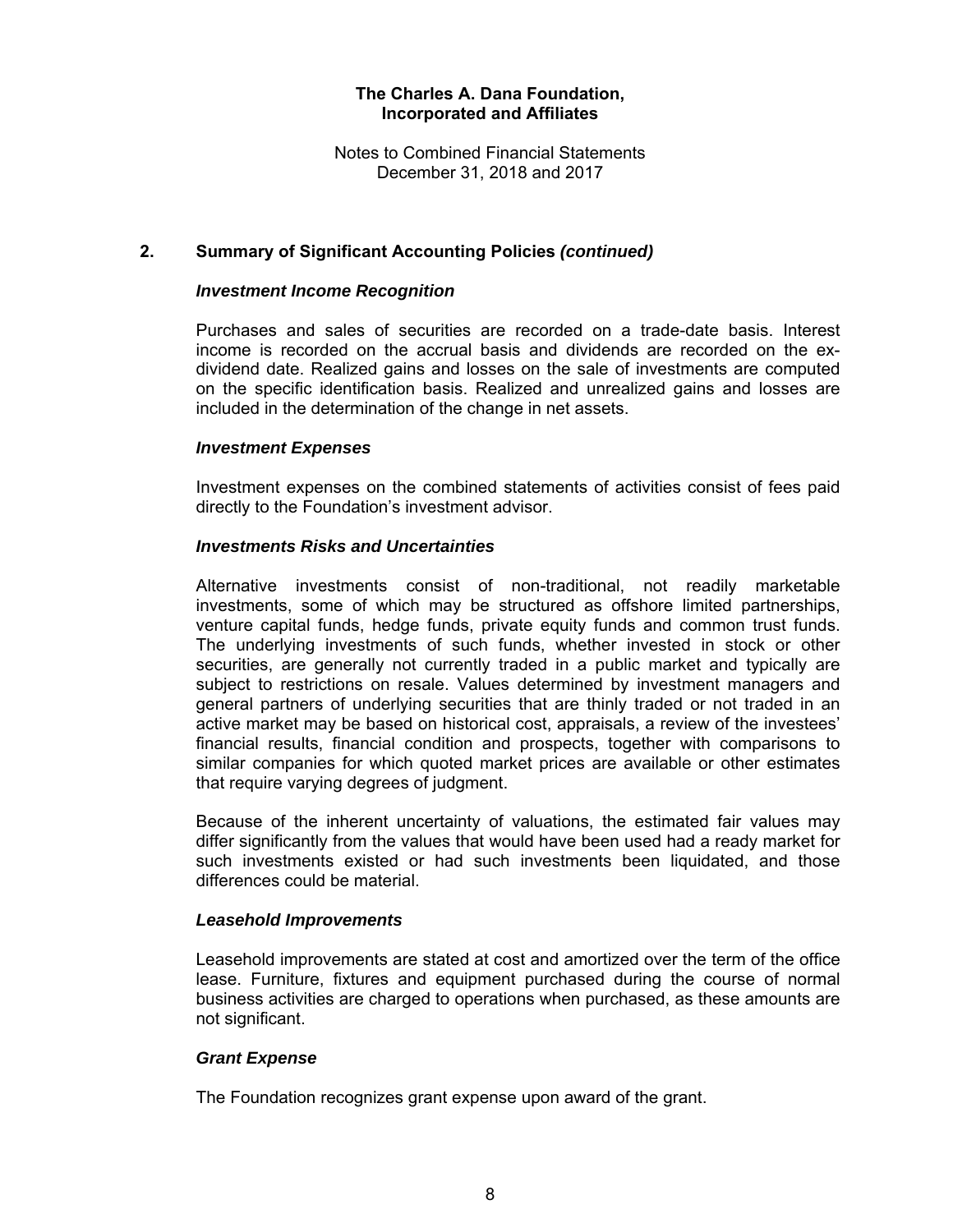Notes to Combined Financial Statements December 31, 2018 and 2017

## **2. Summary of Significant Accounting Policies** *(continued)*

#### *Postretirement Benefit Plan*

The Foundation follows U.S. GAAP guidance on defined benefit plans, which requires the Foundation to recognize the funded status of its postretirement medical and health benefits as an asset or liability in its combined statements of financial position with a corresponding adjustment to change in net assets in the combined statements of activities. The adjustment to change in net assets represents the balance of unrecognized actuarial gains/(losses) that will be subsequently recognized within net periodic cost in the future.

## *Presentation of Net Assets*

Net assets are classified based on the existence or absence of donor-imposed restrictions. At December 31, 2018 and 2017, all of the Foundation's net assets are without donor restrictions.

#### *Accounting for Uncertainty in Income Taxes*

The Foundation's accounting policy is to provide liabilities for uncertain income tax positions when a liability is probable and estimable. Management is not aware of any violation of its tax status as a foundation exempt from income taxes. Dana and the Alliance are no longer subject to examinations by applicable taxing jurisdictions for periods prior to December 31, 2015.

#### *Subsequent Events Evaluation by Management*

Management has evaluated subsequent events for disclosure and/or recognition in the combined financial statements through the date that the combined financial statements were available to be issued, which date is June 13, 2019.

#### *Functional Allocation of Expenses*

The combined statements of activities presents the expenses of the Foundation by operational classification. Refer to note 5 for the classification of expenses by their functional allocation and policy for allocating such expenses.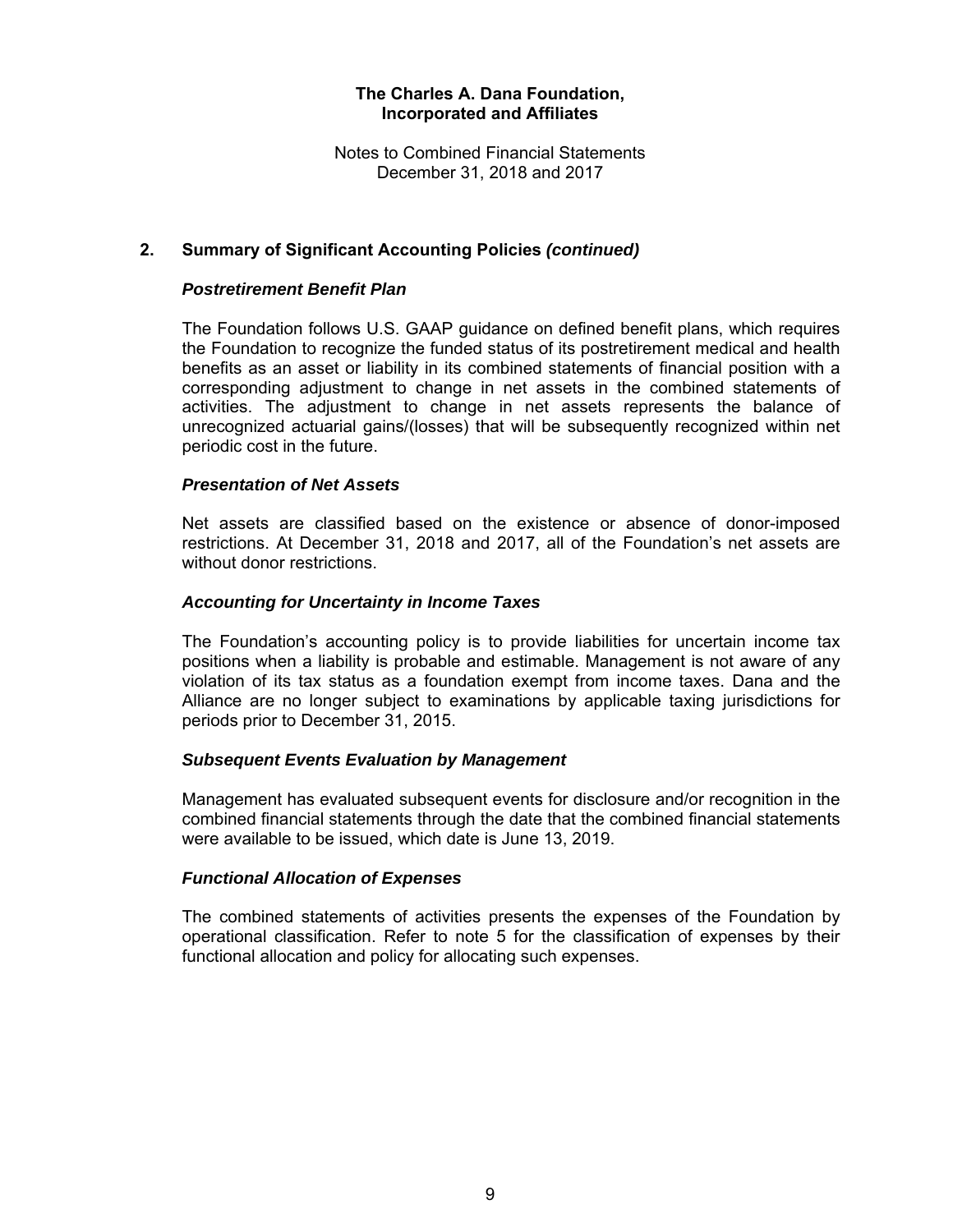Notes to Combined Financial Statements December 31, 2018 and 2017

## **3. Investments**

The following tables summarize the fair value of investments valued at fair value on a recurring basis at December 31, grouped by the fair value hierarchy, for those investments subject to categorization within such hierarchy:

|                                                    | 2018                     |            |    |                          |                                  |
|----------------------------------------------------|--------------------------|------------|----|--------------------------|----------------------------------|
|                                                    | <b>Other Investments</b> |            |    |                          |                                  |
|                                                    |                          |            |    | Measured at Net          |                                  |
| Description                                        |                          | Level 1    |    | Asset Value (*)          | Total                            |
| Commodities (Gold)<br><b>Marketable Securities</b> | \$                       | 9,693,756  | \$ |                          | \$<br>9,693,756                  |
| Consumer                                           |                          | 3,194,521  |    |                          | 3,194,521                        |
| Financial                                          |                          | 5,760,039  |    |                          | 5,760,039                        |
| Technology                                         |                          | 3,852,740  |    |                          | 3,852,740                        |
| Other industries                                   |                          | 5,009,062  |    |                          | 5,009,062                        |
| Mutual funds                                       |                          | 20,282,842 |    |                          | 20,282,842                       |
| <b>Hedge Funds</b>                                 |                          |            |    |                          |                                  |
| Equity long/short                                  |                          |            |    | 31,780,012               | 31,780,012                       |
| Global opportunities                               |                          |            |    | 48,518,953               | 48,518,953                       |
| Absolute returns (a)                               |                          |            |    | 45,435,526               | 45,435,526                       |
| Private equity investments (a)                     |                          |            |    | 13,958,124               | 13,958,124                       |
| Venture capital investments (a)                    |                          |            |    | 7,153,991                | 7,153,991                        |
| Real assets (a)                                    |                          |            |    | 6,729,261                | 6,729,261                        |
| Total Investments at Fair Value                    | \$                       | 47,792,960 | \$ | 153,575,867              | \$<br>201,368,827                |
|                                                    |                          |            |    | 2017                     |                                  |
|                                                    |                          |            |    | <b>Other Investments</b> |                                  |
|                                                    |                          |            |    | Measured at Net          |                                  |
| Description                                        |                          | Level 1    |    | Asset Value (*)          | Total                            |
| Commodities (Gold)<br><b>Marketable Securities</b> | \$                       | 9,784,707  | \$ |                          | \$<br>9,784,707                  |
| Consumer                                           |                          | 5,428,721  |    |                          | 5,428,721                        |
| Financial                                          |                          | 6,478,963  |    |                          | 6,478,963                        |
| Technology                                         |                          | 4,679,016  |    |                          | 4,679,016                        |
| Other industries                                   |                          | 1,618,876  |    |                          | 1,618,876                        |
| <b>Mutual funds</b><br><b>Hedge Funds</b>          |                          | 14,984,221 |    |                          | 14,984,221                       |
|                                                    |                          |            |    |                          |                                  |
| Equity long/short                                  |                          |            |    | 33,161,996               | 33,161,996                       |
| Global opportunities                               |                          |            |    | 60,841,188               | 60,841,188                       |
| Absolute returns (a)                               |                          |            |    | 52,870,675               | 52,870,675                       |
| Private equity investments (a)                     |                          |            |    | 15,280,774               | 15,280,774                       |
| Venture capital investments (a)                    |                          |            |    | 8,049,373                | 8,049,373                        |
| Real assets (a)                                    |                          |            |    |                          |                                  |
| Total Investments at Fair Value                    | \$                       | 42,974,504 | \$ | 7,069,021<br>177,273,027 | \$<br>7,069,021<br>220, 247, 531 |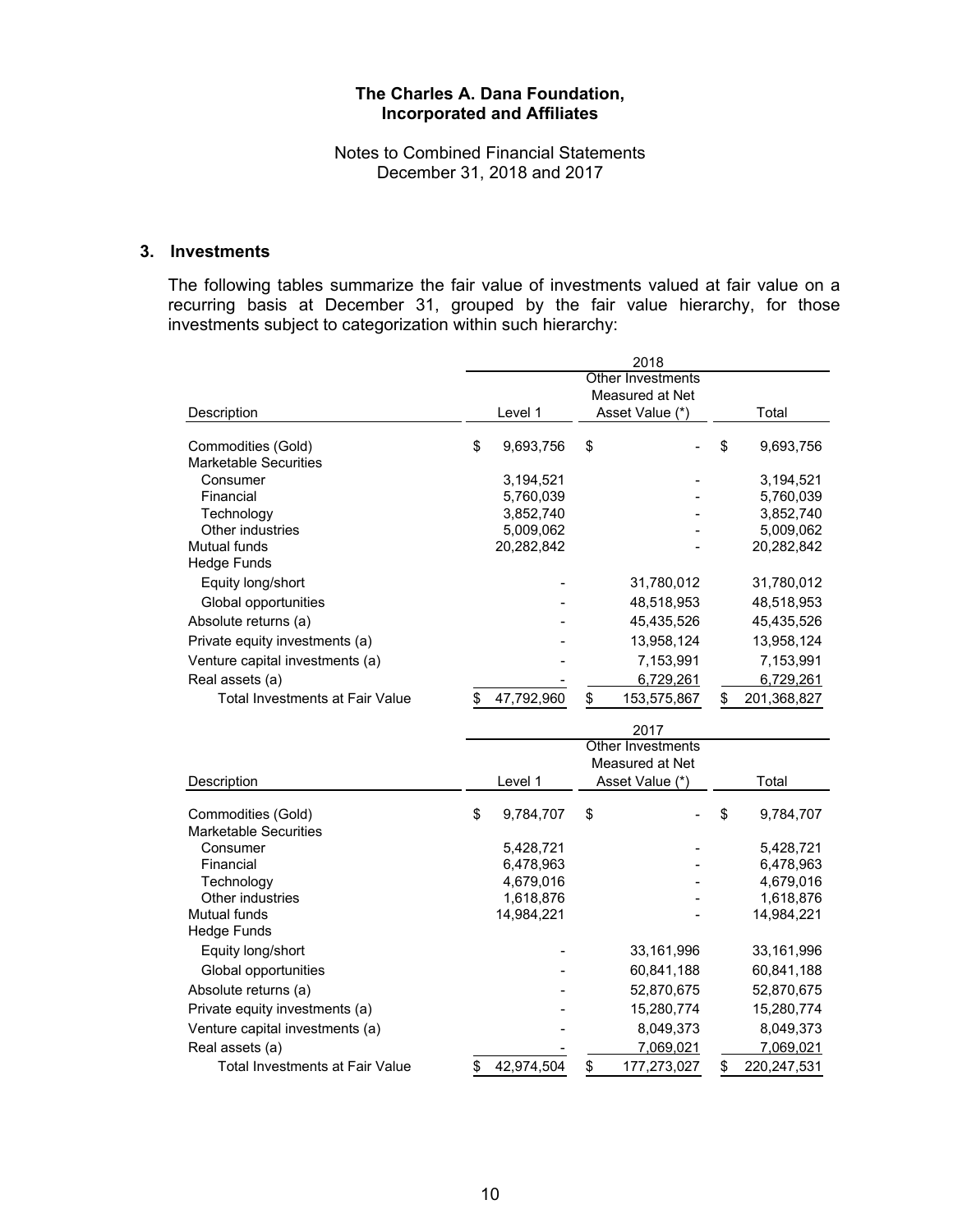Notes to Combined Financial Statements December 31, 2018 and 2017

#### **3. Investments** *(continued)*

(\*) As discussed in Note 2, investments that are measured using the practical expedient are not classified within the fair value hierarchy.

(a) Based on its analysis of the nature and risks of these investments, the Foundation has determined that presenting them as a single class is appropriate.

As of December 31, 2018 and 2017, one individual investment represented approximately 16% and 15% of total investments.

Information regarding alternative investments valued at NAV using the practical expedient at December 31, 2018 is as follows:

|                                                  |     | Fair Value  |     | Unfunded<br>Commitments  | Redemption Frequency (If Currently<br>Eligible) | Redemption<br><b>Notice Period</b> |
|--------------------------------------------------|-----|-------------|-----|--------------------------|-------------------------------------------------|------------------------------------|
| Equity long/short hedge funds (see "a" below)    | \$. | 31.780.012  | S   | $\sim$                   | Quarterly                                       | 60 days                            |
| Global opportunities hedge funds (see "b" below) |     | 48.518.953  |     | $\overline{\phantom{0}}$ | Weekly/Monthly/Quarterly                        | 10 to 60 days                      |
| Absolute returns investments (see "c" below)     |     | 45.435.526  |     | ۰.                       | Quarterly/Annual                                | 45 to 95 days                      |
| Private equity investments (see "d" below)       |     | 13.958.124  |     | 12.518.428               | Locked 2019 to 2031                             | N/A                                |
| Venture capital investments (see "e" below)      |     | 7,153,991   |     | 633.333                  | Locked 2019 to 2022                             | N/A                                |
| Real assets (see "f" below)                      |     | 6,729,261   |     | 1.258.679                | Monthly/Locked until 2019 and 2027              | 30 days                            |
|                                                  |     | 153,575,867 | \$. | 14,410,440               |                                                 |                                    |

- (a) This investment seeks to outperform the S&P 500 Index by 2% to 4% per year using a risk-controlled industry-neutral, analyst driven portfolio management approach. The investment process emphasizes intra-industry investment opportunities.
- (b) This class includes investment managers that take a bottoms-up approach to their investment methodology, seeking long term capital appreciation. They place a focus on meeting management, analyzing market positions and financial metrics. There are seven investments in this class.
- (c) Some of this class look to invest in a vast universe of hedge funds that allows it to diversify its investments and risks and generate absolute returns. Others in this class look to achieve an absolute return strategy through hedging their investments using various trading techniques, while trading both equities and debt. These investments generally have a year-end withdrawal date, with appropriate notice. There are five investments in this class.
- (d) This category is primarily represented by investments that take a fund-of-funds or secondary fund approach. Using their vast array of contacts and research, they seek out the best private equity investment managers for their portfolios. This category is highly diversified and is represented by nine active private investment partnerships and four that are in various stages of liquidation.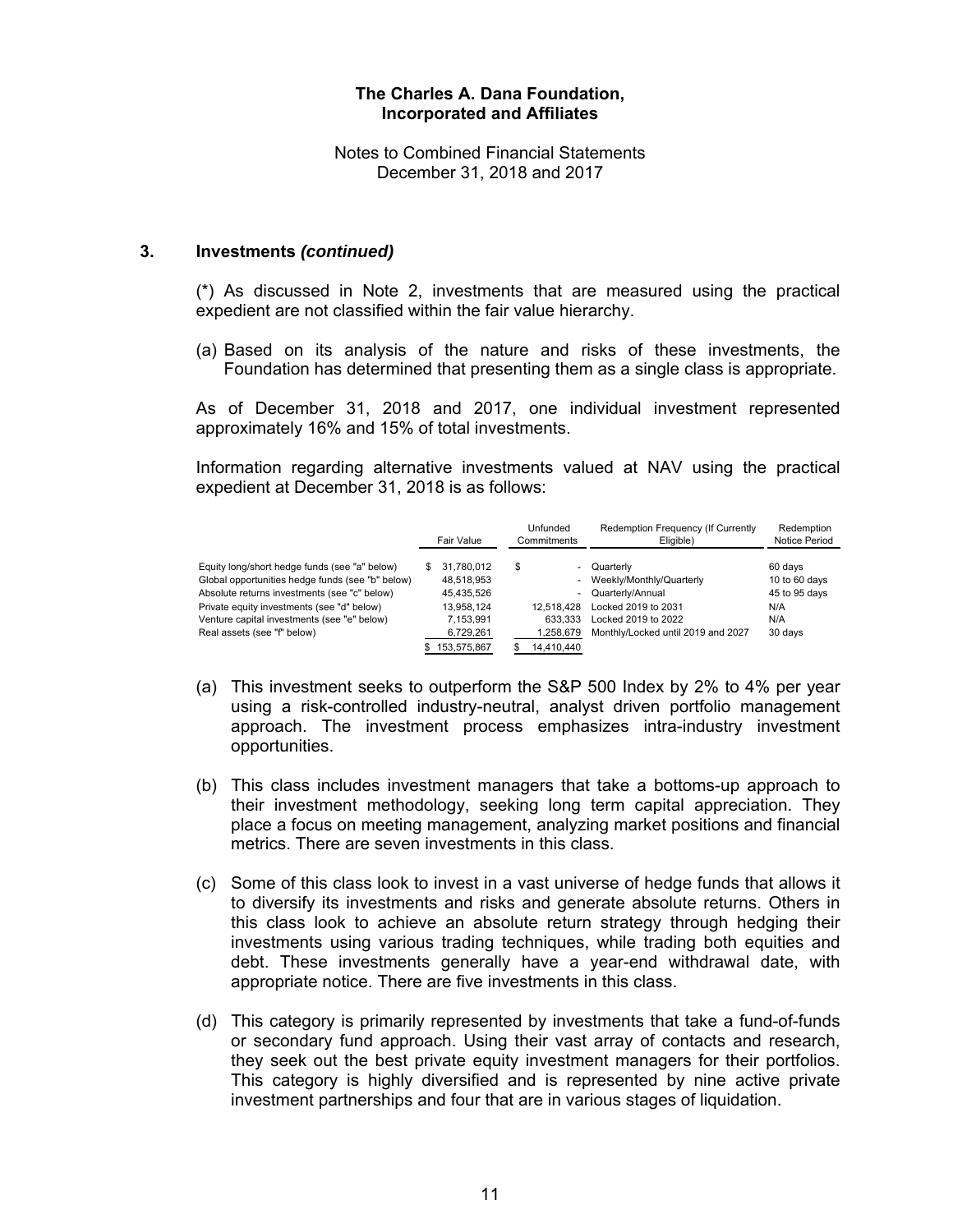Notes to Combined Financial Statements December 31, 2018 and 2017

### **3. Investments** *(continued)*

- (e) This class is represented by two investments. Both investments focus on investing in venture partnerships that invest in technology-based and healthcare companies, at the seed and early stage levels.
- (f) This category is invested in a Master Limited Partnership (MLP), and three private equity funds which invest in various natural resource opportunities. These investments represent a diversified group of natural resources, including the oil and gas sector, mining, oilfield services, energy infrastructure, and, to a lesser extent, opportunistic sectors including clean energy, agriculture, and timber.

## **4. Liquidity and Availability of Financial Assets**

The following reflect the Foundation's financial assets and resources available as of December 31, 2018, to meet cash needs for general expenditures within one year of the date of the combined statements of financial position:

| <b>Financial Assets:</b>                          |   |                |
|---------------------------------------------------|---|----------------|
| Cash and cash equivalents                         | S | 9,695,037      |
| Accounts and interest receivable                  |   | 5.692          |
| Investments                                       |   | 201,368,827    |
| <b>Total Financial Assets</b>                     |   | 211,069,556    |
| Less illiquid investments                         |   | (30, 934, 031) |
| Financial Assets Available to Meet Cash Needs for |   |                |
| General Expenditure Within One Year               |   | \$180,135,525  |
|                                                   |   |                |

The Foundation's working capital and cash flow are driven by its investment portfolio and investment return. As part of the Foundation's liquidity management strategy, the Foundation seeks to maintain adequate liquidity to meet its obligations, including planned expenditures as approved by the Board. The Foundation structures its financial assets to be available as its grant payments and other general liabilities come due. The Foundation will inform their investment advisor of any anticipated need for liquidity as such need becomes known, and the investment advisor will then withdraw the funds needed from the investment portfolio. These withdrawals will normally coincide with the Foundation's grant disbursement cycle. The withdrawals are adjusted based on the grants to be disbursed and other factors affecting available cash, including investment income and general operating expenses. None of the Foundation's financial assets are subject to donor or contractual restrictions that make them unavailable for general expenditure within one year of the date of the combined statement of financial position.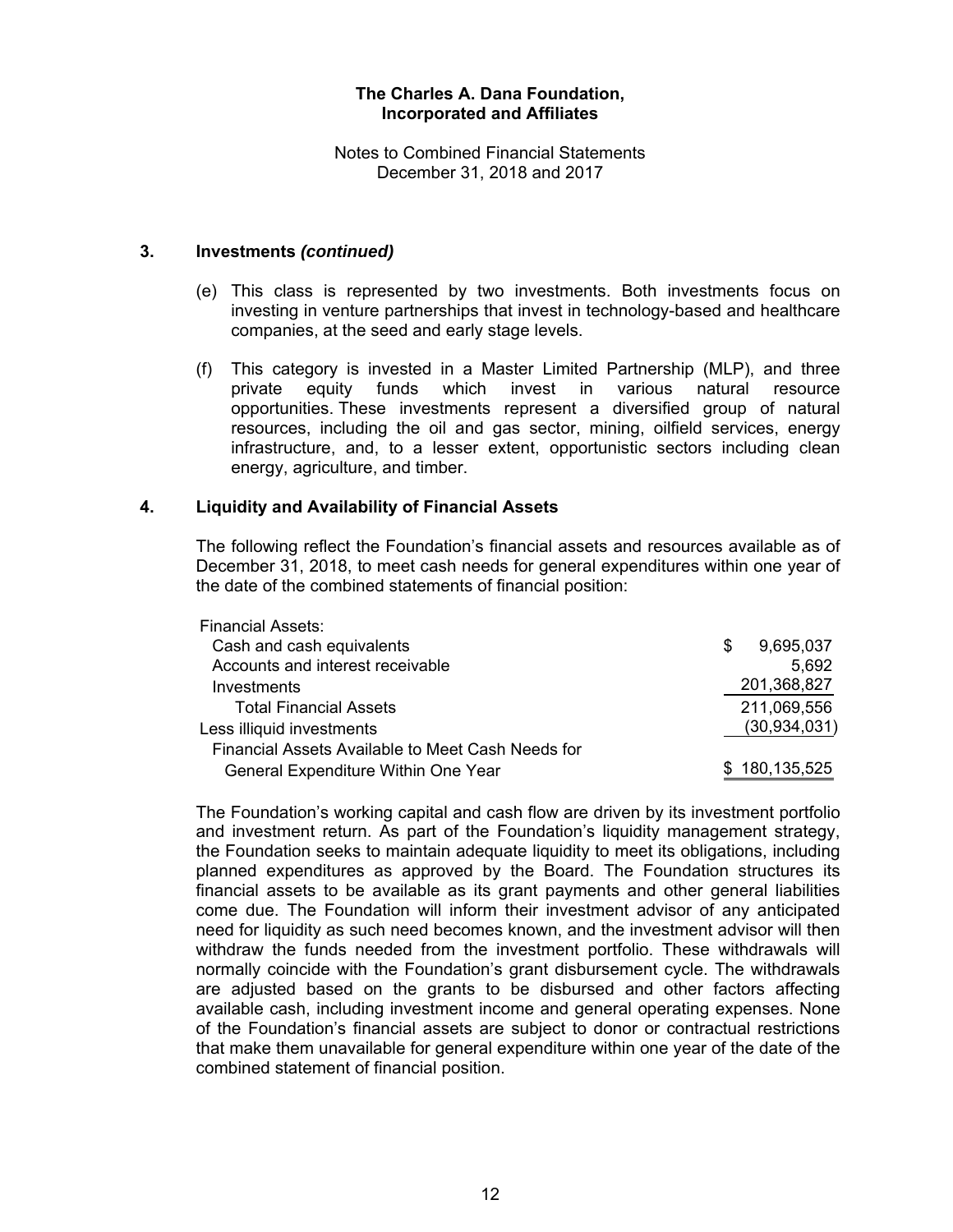Notes to Combined Financial Statements December 31, 2018 and 2017

### **5. Expenses by Functional and Natural Classification**

Expenses are presented by functional classification in alignment with the overall mission of the Foundation. Expenses are classified based on the direct impact to the Foundation. Therefore, certain expenses require allocation on a reasonable basis that is consistently applied. Salary costs are allocated on the basis of time and effort. All other costs are allocated either by percentage of overall salary allocation or by square footage.

|                                     | Direct<br>Charitable<br>Activities | Operations<br>and<br>Governance | Total          |
|-------------------------------------|------------------------------------|---------------------------------|----------------|
| Grants authorized                   | 5,077,150<br>S                     | \$                              | 5,077,150<br>S |
|                                     |                                    |                                 |                |
| Salaries and wages                  | 2,492,280                          | 1,159,538                       | 3,651,818      |
| Payroll taxes and employee benefits | 1,091,124                          | 470,512                         | 1,561,636      |
| Legal and accounting fees           | 47,815                             | 30,283                          | 78,098         |
| Other professional fees             | 573,907                            | 19,652                          | 593,559        |
| Amortization                        | 29,905                             | 9,969                           | 39,874         |
| Occupancy                           | 860,511                            | 232,325                         | 1,092,836      |
| Travel and meetings                 | 151,893                            | 21,354                          | 173,247        |
| Printing and design                 | 144,786                            | 182                             | 144,968        |
| Office expenses                     | 152,460                            | 31,545                          | 184,005        |
| Information technology              | 201,445                            | 38,234                          | 239,679        |
| Insurance                           | 77,360                             | 20,875                          | 98,235         |
| Outreach and public events          | 554,776                            |                                 | 554,776        |
| Miscellaneous                       | 29,191                             | 17,999                          | 47,190         |
|                                     | 6,407,453                          | 2,052,468                       | 8,459,921      |
| Total                               | 11,484,603                         | 2,052,468                       | 13,537,071     |

### **6. Taxes**

Dana and the Alliance are both subject to a Federal excise tax of 2% of their net investment income. This tax is reduced to 1% if certain distribution requirements are met. Dana provides for deferred Federal excise tax at 2% on the net unrealized appreciation in the fair value of investments. In addition, Dana's investment in certain alternative investments gives rise to unrelated business income taxed at general corporate rates. The Alliance did not have any investments during 2018 and 2017.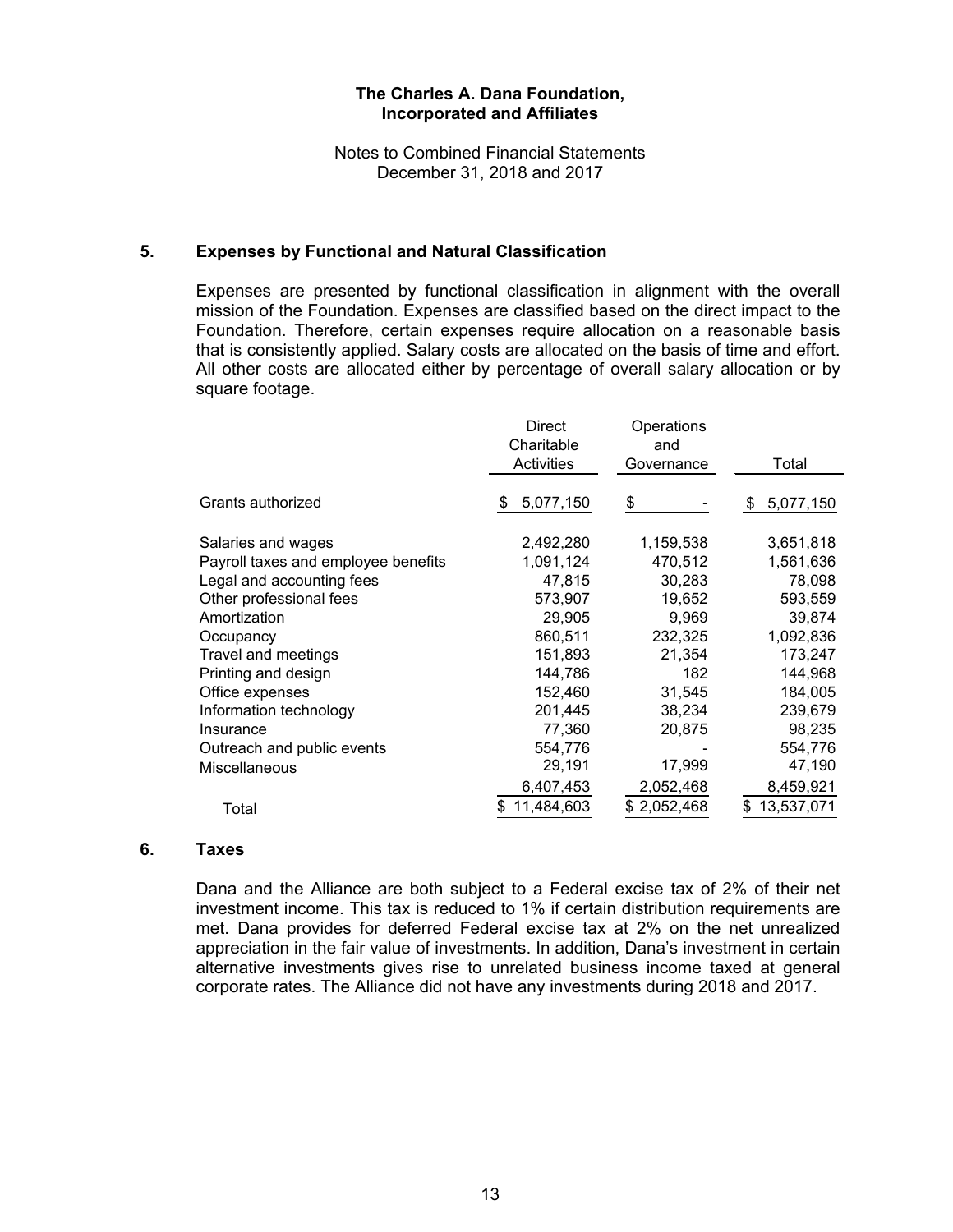Notes to Combined Financial Statements December 31, 2018 and 2017

## **7. Retirement Plan**

Retirement benefits under a defined contribution plan are provided to full-time employees who have completed six months of continuous service. Dana makes contributions to the plan equal to 15% of employee compensation, as defined in the plan document, subject to statutory limitations. Retirement plan expense was \$346,030 and \$345,186 for 2018 and 2017.

#### **8. Postretirement Healthcare Benefits**

In addition to the retirement plan, Dana sponsors an unfunded plan to provide certain health care benefits for retirees of Dana and the Alliance. Dana funds its postretirement benefits costs on a pay as you go basis.

Information as of and for the years ended December 31, for the plan is as follows:

|                                                                                                                                             | 2018                                                    | 2017                                                   |
|---------------------------------------------------------------------------------------------------------------------------------------------|---------------------------------------------------------|--------------------------------------------------------|
| Benefit obligation at end of year<br>Net postretirement benefit costs<br>Unrecognized actuarial gain<br>Benefits paid<br>Discount rate used | \$3,945,818<br>305,381<br>(355, 587)<br>43,546<br>4.18% | \$4,039,570<br>379,807<br>(81, 321)<br>42,553<br>3.56% |
| <b>Components of Net Periodic Expense</b><br>for the Year                                                                                   |                                                         |                                                        |
| Service cost<br>Interest cost                                                                                                               | \$<br>162,347<br>143,034<br>305,381<br>\$               | \$<br>225,550<br>154,257<br>$\mathfrak{S}$<br>379,807  |
|                                                                                                                                             | 2018                                                    | 2017                                                   |
| Effect of a one-percent point<br>increase in HCCTR* on<br>Year end benefit obligation<br>Total of service and interest                      | \$<br>719,747                                           | \$<br>808,818                                          |
| cost component<br>Effect of a one-percent point<br>decrease in HCCTR* on                                                                    | 57,529                                                  | 12,249                                                 |
| Year end benefit obligation<br>Total of service and interest<br>cost component                                                              | (545, 434)<br>(61, 300)                                 | (600, 352)<br>(143, 708)                               |
| $\cdots$ $\sim$ $\sim$ $\cdots$                                                                                                             |                                                         |                                                        |

\* Health Care Cost Trend Rate